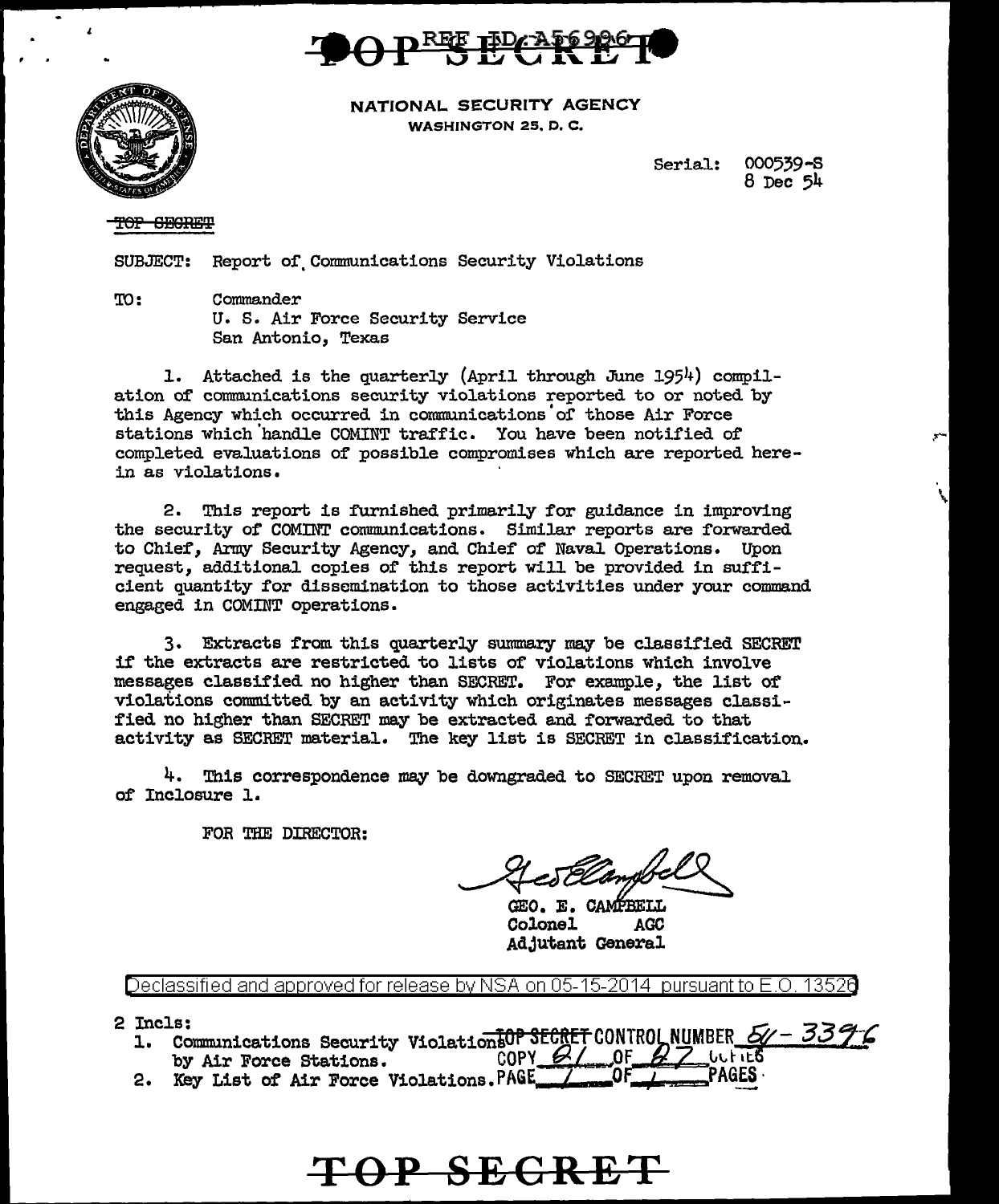

TOP SECRET

cc:

Serial: 000539-S 8 Dec 54

NSA Europe NSA United Kingdom NSA Far East NSA Alaska NSA Pacific AG  $C/S$ COMSEC  $(3)$  $S/ASST \leftarrow$ COM PROD обв  $411$ 412 413

M/R: This is a compilation of communications security violations committed by Air Force COMINT stations during April, May, and June 1954. A similar report will be forwarded to Chief, ASA and CNO. 10 copies furnished USAFSS.

-2,60454/dmp

|      | TOP SECRET CONTROL NUMBER | 54-3396-B     |
|------|---------------------------|---------------|
| COPY |                           | <b>COPTES</b> |
| PACE |                           | <b>PACES</b>  |

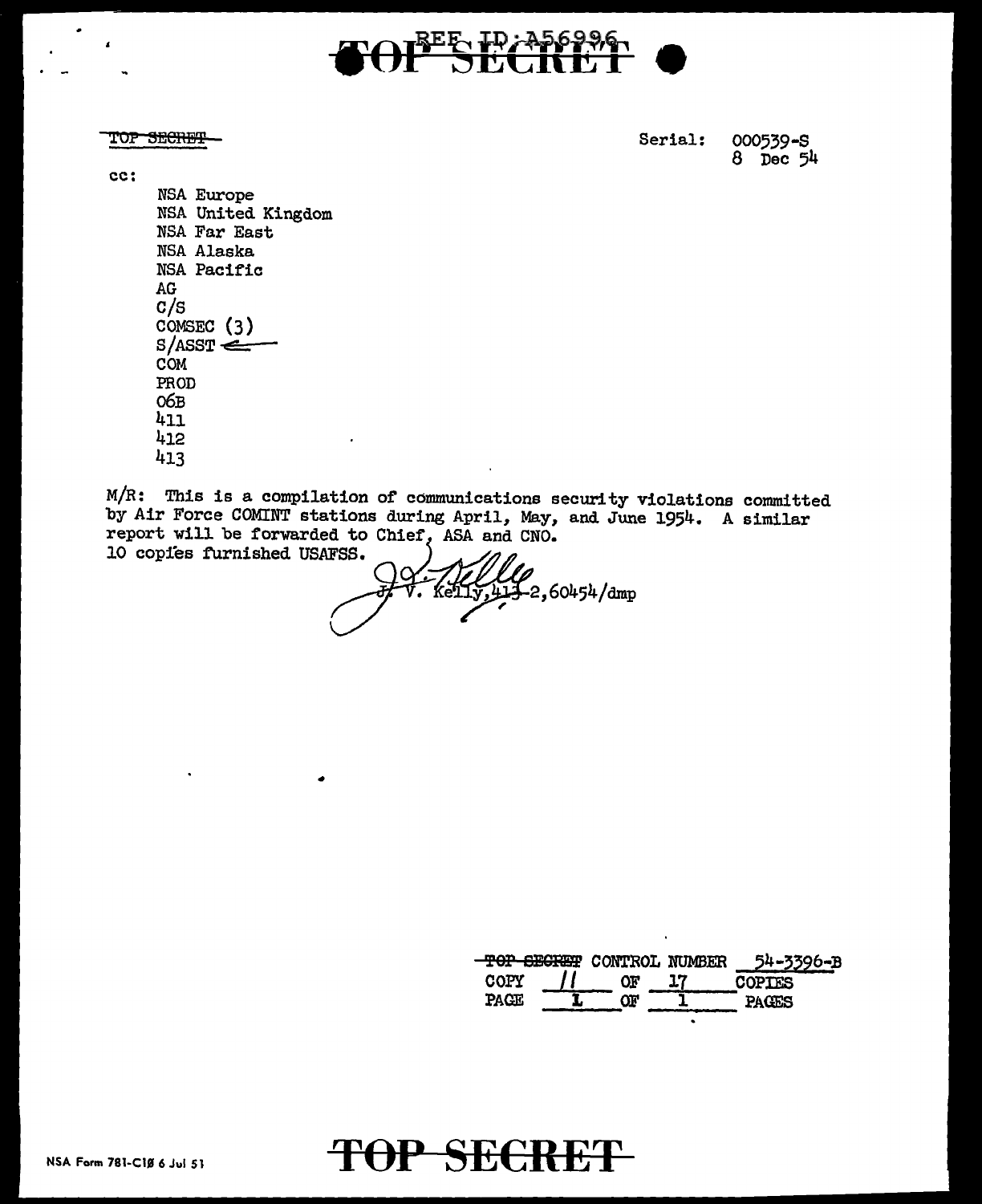# FOP SECRET O

TOP SECRET

 $\ddot{\bullet}$ 

|                                                                           |                                                      |                                                          |                       | COMMUNICATIONS SECURITY VIOLATIONS BY AIR FORCES STATIONS                                                                                                                                                  |
|---------------------------------------------------------------------------|------------------------------------------------------|----------------------------------------------------------|-----------------------|------------------------------------------------------------------------------------------------------------------------------------------------------------------------------------------------------------|
| <b>DTG</b>                                                                | TRIGRAPH                                             | KFY NO.                                                  |                       | REMARKS                                                                                                                                                                                                    |
|                                                                           |                                                      |                                                          | $USA-33$              |                                                                                                                                                                                                            |
|                                                                           |                                                      |                                                          | APRIL                 |                                                                                                                                                                                                            |
| 011300Z<br>0205152<br>130845Z<br>232232Z<br>262220Z<br><b>2800452</b>     | ADK<br>AGN<br><b>CEY</b><br>DOB<br><b>EBM</b><br>ŦР  | 3d<br>3a<br>3 <sub>c</sub><br>3 <sub>c</sub><br>15<br>3a |                       | Broke on VEQEU vice VEQEK<br>Broke on FSPPZ vice FSPOC<br>Broke on QVIBQ vice QBIVQ<br>Broke on CRGCX vice CRGZX<br>Omitted traffic type designator<br>Broke on HPWQB vice APWQB                           |
|                                                                           |                                                      |                                                          | MAY                   |                                                                                                                                                                                                            |
| 060820Z                                                                   | AQN                                                  | 7                                                        |                       | Broke using trigraph AQE                                                                                                                                                                                   |
|                                                                           |                                                      |                                                          | JUNE                  |                                                                                                                                                                                                            |
| 050030Z<br><b>251201Z</b><br>251201Z                                      | <b>AIX</b>                                           | 3b<br>8<br>8                                             |                       | Broke on UWDRN vice UMDRN<br>Used multiswitch setting 12345<br>Used multiswitch setting 12345                                                                                                              |
|                                                                           |                                                      |                                                          | $USA-31$ <sub>C</sub> |                                                                                                                                                                                                            |
| 24 April                                                                  |                                                      | 11                                                       | <b>APRIL</b>          | Operator failed to switch to cipher                                                                                                                                                                        |
|                                                                           |                                                      |                                                          | USA-38                |                                                                                                                                                                                                            |
|                                                                           |                                                      |                                                          | APRIL                 |                                                                                                                                                                                                            |
| 101215Z<br>1217202<br>141530Z<br>180640Z<br>222213Z<br>250420Z<br>2717152 | COJ<br>DFP<br>DRY<br>FBI<br><b>GUL</b><br>HNY<br>IDG | ı<br>3đ<br>3a<br>7<br>3d<br>3d<br>3d                     |                       | Broke on AM rotor arrangement<br>Broke on NIYLV vice NIQLV<br>Broke on WXGZN vice WXZGN<br>Broke using trigraph FBT<br>Broke on ZQROY vice ZGROY<br>Broke on QQEYW vice QYEYW<br>Broke on STZKZ vice STQKZ |
|                                                                           |                                                      |                                                          | <b>MAY</b>            |                                                                                                                                                                                                            |
| 051215Z<br>120305Z                                                        | <b>BAO</b><br><b>BMD</b>                             | 3c<br>3d                                                 |                       | Broke on ALIYJ vice ILIYJ<br>Broke on MLUNP vice TLUNP                                                                                                                                                     |
| Incl 1                                                                    |                                                      |                                                          | COPY<br>PACE,         | TOP SECRET CONTROL NUMBER<br>54-3396 A<br>а<br>OF.<br>27<br>COPIES<br>12<br>Œ<br>PAGES                                                                                                                     |
| 81-C1Ø 6 Jul 51                                                           |                                                      |                                                          |                       |                                                                                                                                                                                                            |

 $\bullet$ 

NSA Form 781-C10 6 Jul 51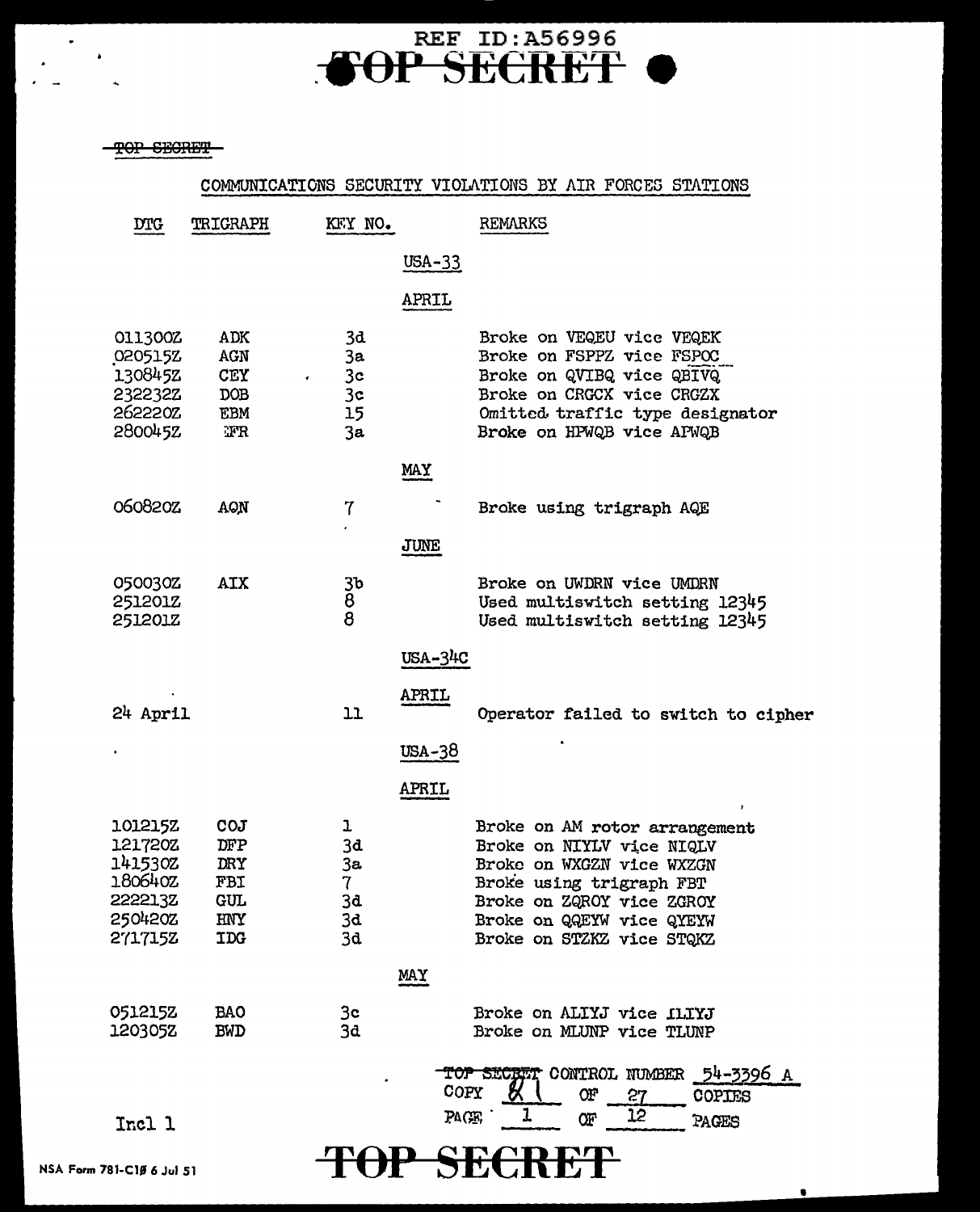# TOP SECRET O

TOP SEGRET

 $\ddot{\phantom{0}}$ 

|                                                            | VIOLATIONS (Cont'd)                                  |                            |                                                                                                                                                                                                                              |
|------------------------------------------------------------|------------------------------------------------------|----------------------------|------------------------------------------------------------------------------------------------------------------------------------------------------------------------------------------------------------------------------|
| DTG                                                        | TRIGRAPH                                             | KEY NO.                    | REMARKS                                                                                                                                                                                                                      |
|                                                            |                                                      |                            | $USA-38$ (Cont'd)                                                                                                                                                                                                            |
|                                                            |                                                      |                            | MAY (Cont'd)                                                                                                                                                                                                                 |
| 190120Z<br>301305Z                                         | <b>DGG</b><br>r BM                                   | 3Ъ<br>3d                   | Broke on FZKKV vice DZKKV<br>Broke on CYWCB vice CYFCB                                                                                                                                                                       |
|                                                            |                                                      |                            | <b>JUNE</b>                                                                                                                                                                                                                  |
| <b>011700Z</b><br>O11700Z<br>021855Z<br>032030Z<br>092015Z | <b>APA</b><br>AFF<br><b>ALQ</b><br><b>AQZ</b><br>BXT | 16<br>16<br>3d<br>3d<br>16 | Third rotor failed to step as scheduled<br>Third rotor failed to step as scheduled<br>Broke on RBHUR vice RBHUU<br>Broke on VWQOK vice VWQOF<br>Third rotor failed at counter reading<br>626, second rotor failed at counter |
| 091320Z<br><b>211920Z</b>                                  | <b>BWQ</b><br><b>EWG</b>                             | 16<br>3d                   | reading 1276<br>First and third rotors failed at<br>counter reading 1821, second rotor<br>failed at counter reading 2471<br>Broke on PHDJA vice PHDJZ                                                                        |
|                                                            |                                                      |                            | <u>USA-38B</u>                                                                                                                                                                                                               |
|                                                            |                                                      |                            | APRIL                                                                                                                                                                                                                        |
| 1501142<br>260205Z                                         | <b>CPO</b><br>EZJ                                    | 3đ<br>3d                   | Broke on VJDGY vice VJDGH<br>Broke on YMVCF vice YAVCF                                                                                                                                                                       |
|                                                            |                                                      |                            | MAY                                                                                                                                                                                                                          |
| 1718542<br>192050Z<br>211825Z<br>2617102                   | DED<br><b>DPQ</b><br>ECD<br>FHE                      | 3а<br>3с<br>3a<br>3Ъ       | Broke on KYXSU vice KYSXU<br>Broke on LBHTB vice LPHTB<br>Broke on HNFHW vice HNHFW<br>Broke on PTABZ vice PTAYX                                                                                                             |
|                                                            |                                                      |                            | <b>JUNE</b>                                                                                                                                                                                                                  |
| 1902202<br>2220402                                         | HTO<br>IUW                                           | 7<br>3d                    | Broke using trigraph HTN<br>Broke on KVYRD vice KNYRD<br>TOP SEGREET CONTROL NUMBER                                                                                                                                          |
|                                                            |                                                      |                            | 54-3396 A<br>COPY<br>Œ<br><b>COPTES</b><br>27<br>PACE<br>QF<br>2<br>12<br>PAGES                                                                                                                                              |



 $\mathbf{z}$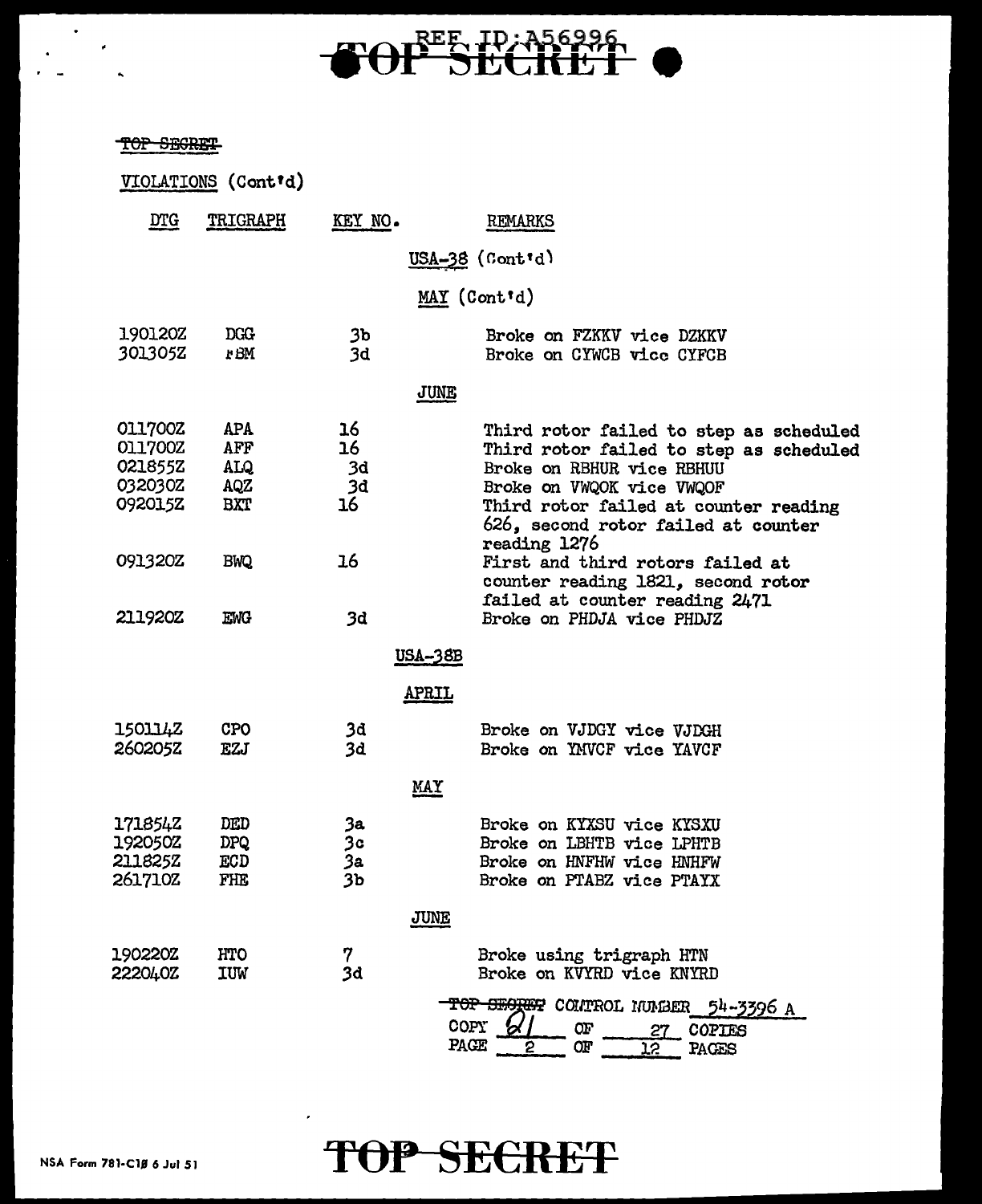

| <del>TOP SECRET</del> |                     |           |                |                                                              |
|-----------------------|---------------------|-----------|----------------|--------------------------------------------------------------|
|                       |                     |           |                |                                                              |
|                       | VIOLATIONS (Cont'd) |           |                |                                                              |
| <b>DTG</b>            | TRIGRAPH            | KEY NO.   |                | REMARKS                                                      |
|                       |                     |           | <u> USA-51</u> |                                                              |
|                       |                     |           |                |                                                              |
|                       |                     |           | APRIL          |                                                              |
| 0101002               | AAD                 | 10        |                | Message indicator was derived using<br>deciphering procedure |
| 0301152               | AVF                 | 3d        |                | Broke on UGSJU vice UUSJU                                    |
| 032315Z               | <b>BFO</b>          | 3d        |                | Broke on EUXIQ vice EUXTQ                                    |
| 6 April               |                     | 11        |                | Operator failed to switch to cipher                          |
| 0709452               | <b>CNK</b>          | 3d        |                | Broke on EXTHK vice EXTHR                                    |
| 071600Z               | CYE                 | 3d        |                | Broke on QYKEX vice OYKEX                                    |
| 130005Z               | EKN                 | 3d        |                | Broke on DVNYU vice DVNYW                                    |
|                       |                     |           | <u>MAY</u>     |                                                              |
| 012335Z               | <b>AKP</b>          | 3a        |                | Broke on YVKGC vice YVGKC                                    |
| 020340Z               | AMQ                 | 3d        |                | Broke on AONMJ vice AONAJ                                    |
| 030735Z               |                     | 9а        |                | Broke on BB vice FF                                          |
| 030800Z               | AFS                 | 9а        |                | Broke on BB vice FF                                          |
| 030816Z               | AFH                 | 9a        |                | Broke on BB vice FF                                          |
| 030831Z               | AHP                 | 9а.       |                | Broke on BB vice FF                                          |
| 1210422               |                     | 9а.       |                | Broke on GG vice HH                                          |
| 1210442               |                     | 9a        |                | Broke on GG vice HH                                          |
| 121048Z               |                     | 9а        |                | Broke on GG vice HH<br>Broke on GG vice HH                   |
| 121051Z<br>200233Z    | <b>DDN</b>          | 9а.<br>3с |                | Broke on DXGPB vice DXCPB                                    |
| 200820Z               | <b>FDG</b>          | 7         |                | Broke using trigraph DFG                                     |
| 201545Z               | <b>DHX</b>          | 3c        |                | Broke on USHLO vice USHLU                                    |
| 2015452               | <b>DJA</b>          | 3d        |                | Broke on IBIYE vice IBIHE                                    |
|                       |                     |           |                |                                                              |
|                       |                     |           | JUNE           |                                                              |

| 1410452 | 6  | Alignment in clear AGFOR        |
|---------|----|---------------------------------|
| 20 June | 13 | Used incorrect codeword         |
| 30 June | 14 | TOP SECRET codeword message     |
|         |    | enciphered in non-COMINT system |

|             | TOP SECRET CONTROL NUMBER | 54-3396-A |
|-------------|---------------------------|-----------|
| <b>COFY</b> | OF.                       | COPTES    |
| P∆CF.       | זנ                        | PACES     |



l,

. - .

 $\bullet$ 

 $\ddotsc$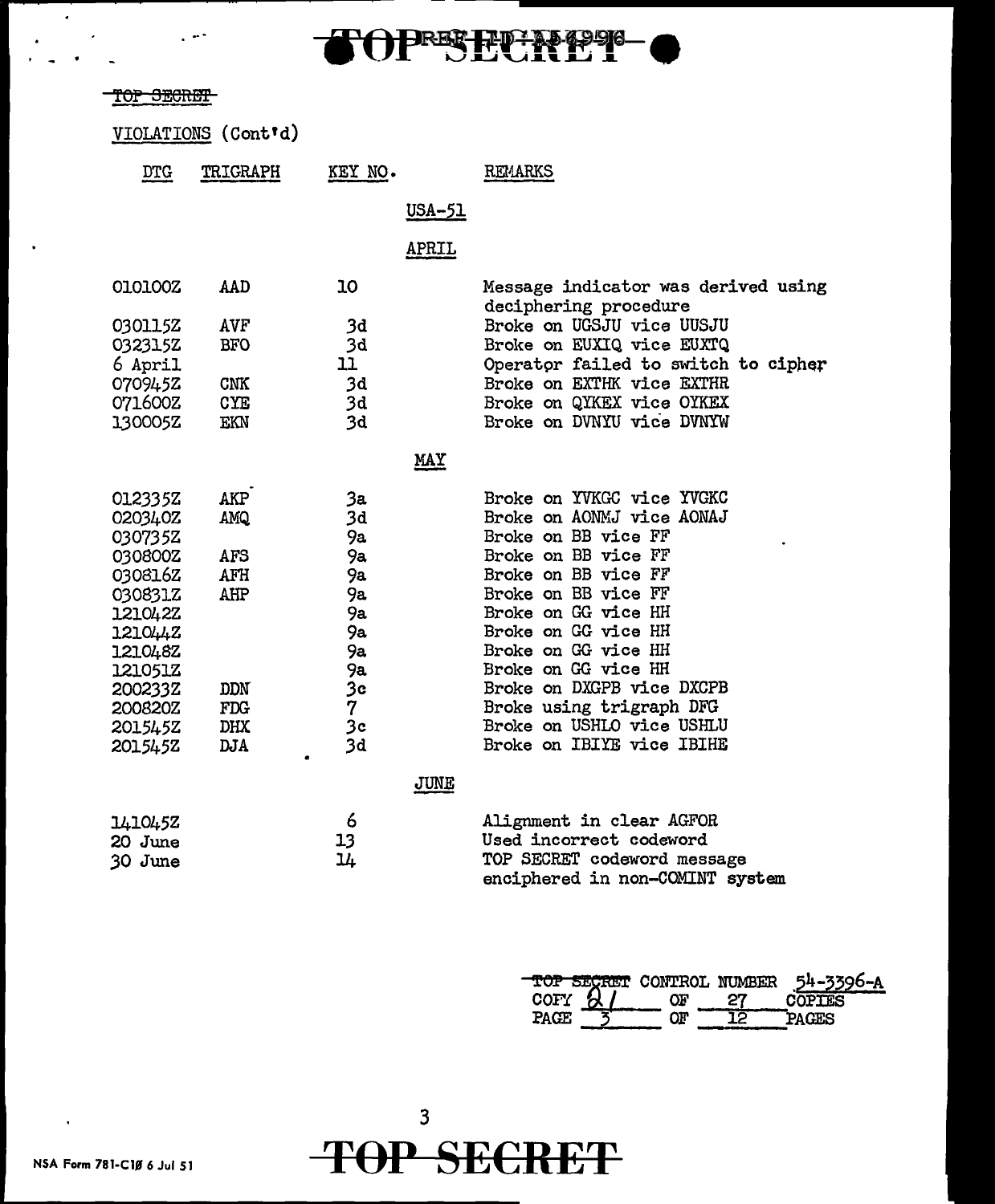

# TOP SECRET

 $\mathcal{L}^{\pm}$ 

 $\ddot{\phantom{a}}$ 

 $\mathcal{I}$  $\ddot{\phantom{1}}$ 

|                                                                                                                                                    | VIOLATIONS (Cont'd)                                                                                                                      |                                                                           |               |                                                                                                                                                                                                                                                                                                                                                                    |
|----------------------------------------------------------------------------------------------------------------------------------------------------|------------------------------------------------------------------------------------------------------------------------------------------|---------------------------------------------------------------------------|---------------|--------------------------------------------------------------------------------------------------------------------------------------------------------------------------------------------------------------------------------------------------------------------------------------------------------------------------------------------------------------------|
| <u>DTG</u>                                                                                                                                         | TRIGRAPH                                                                                                                                 | KEY NO.                                                                   |               | REMARKS                                                                                                                                                                                                                                                                                                                                                            |
|                                                                                                                                                    |                                                                                                                                          |                                                                           | <u>USA-52</u> |                                                                                                                                                                                                                                                                                                                                                                    |
|                                                                                                                                                    |                                                                                                                                          |                                                                           | <u>APRIL</u>  |                                                                                                                                                                                                                                                                                                                                                                    |
| 0212402<br>160120Z<br>230200Z<br>2304302<br>2308152<br>230911Z<br>250100Z                                                                          | AIW<br><b>CTR</b><br><b>DWT</b><br>DWV<br>$DXD \sim$<br><b>DXG</b><br>EFN                                                                | ı<br>3d<br>$222$<br>$22$<br>3d                                            |               | Broke on AM rotor arrangement<br>Broke on ZFZZS vice ZFZZB<br>Used key list assigned to USA-51<br>Used key list assigned to USA-51<br>Used key list assigned to USA-51<br>Used key list assigned to USA-51<br>Broke on JKIPI vice JKIPO                                                                                                                            |
|                                                                                                                                                    |                                                                                                                                          |                                                                           | <b>MAY</b>    |                                                                                                                                                                                                                                                                                                                                                                    |
| <b>270210Z</b>                                                                                                                                     | DLX                                                                                                                                      | 3d                                                                        |               | Broke on IJIBN vice ISIBN                                                                                                                                                                                                                                                                                                                                          |
|                                                                                                                                                    |                                                                                                                                          |                                                                           | <u>USA-53</u> |                                                                                                                                                                                                                                                                                                                                                                    |
|                                                                                                                                                    |                                                                                                                                          |                                                                           | <u>APRIL</u>  |                                                                                                                                                                                                                                                                                                                                                                    |
| 021900Z<br>030930Z<br>032330Z<br>050200Z<br>0700452<br>070210Z<br>070230Z<br>110430Z<br>111700Z<br>121500Z<br>1419152<br><b>161800Z</b><br>3002452 | <b>ARC</b><br>AYL<br><b>BKG</b><br><b>BRJ</b><br>CJW<br><b>CKV</b><br><b>CLR</b><br>EHJ<br>ERE<br>FDY<br><b>GBA</b><br><b>GOH</b><br>MDO | 3d<br>3d<br>7<br>3d<br>9b<br>9b<br>9ь<br>3d<br>3d<br>3d<br>3d<br>3с<br>3d |               | Broke on RGHBX vice QGHQX<br>Broke on VKRTD vice VKRTY<br>Broke using trigraph BGK<br>Broke on LGCQJ vice LGCQT<br>Broke on AA vice BB<br>Broke on AA vice BB<br>Broke on AA vice BB<br>Broke on WASXZ vice WASXS<br>Broke on WYFIT vice WYOIT<br>Broke on GKJOF vice GPJOF<br>Broke on RPEIW vice YPEIW<br>Broke on YCRQG vice YCRQJ<br>Broke on HTTCQ vice HTTCD |
|                                                                                                                                                    |                                                                                                                                          |                                                                           | <b>MAY</b>    |                                                                                                                                                                                                                                                                                                                                                                    |
| 0201052<br>13 May                                                                                                                                  | AGS                                                                                                                                      | 7<br>14                                                                   |               | Broke using trigraph AGE<br>TS CW info enciphered in<br>non-COMINT system                                                                                                                                                                                                                                                                                          |
| 270540Z                                                                                                                                            | <b>BTJ</b>                                                                                                                               | 3d                                                                        |               | Broke on SPTXO vice SPTXF                                                                                                                                                                                                                                                                                                                                          |
|                                                                                                                                                    |                                                                                                                                          |                                                                           |               |                                                                                                                                                                                                                                                                                                                                                                    |

|      |  | TOP SECRET CONTROL NUMBER 54-3396-A |
|------|--|-------------------------------------|
| COPY |  | <b>COPTES</b>                       |
| PAGE |  | PACTIC                              |

 $\overline{\phantom{0}}$ 



..... ----------------------------------------~--- ~- -~ ~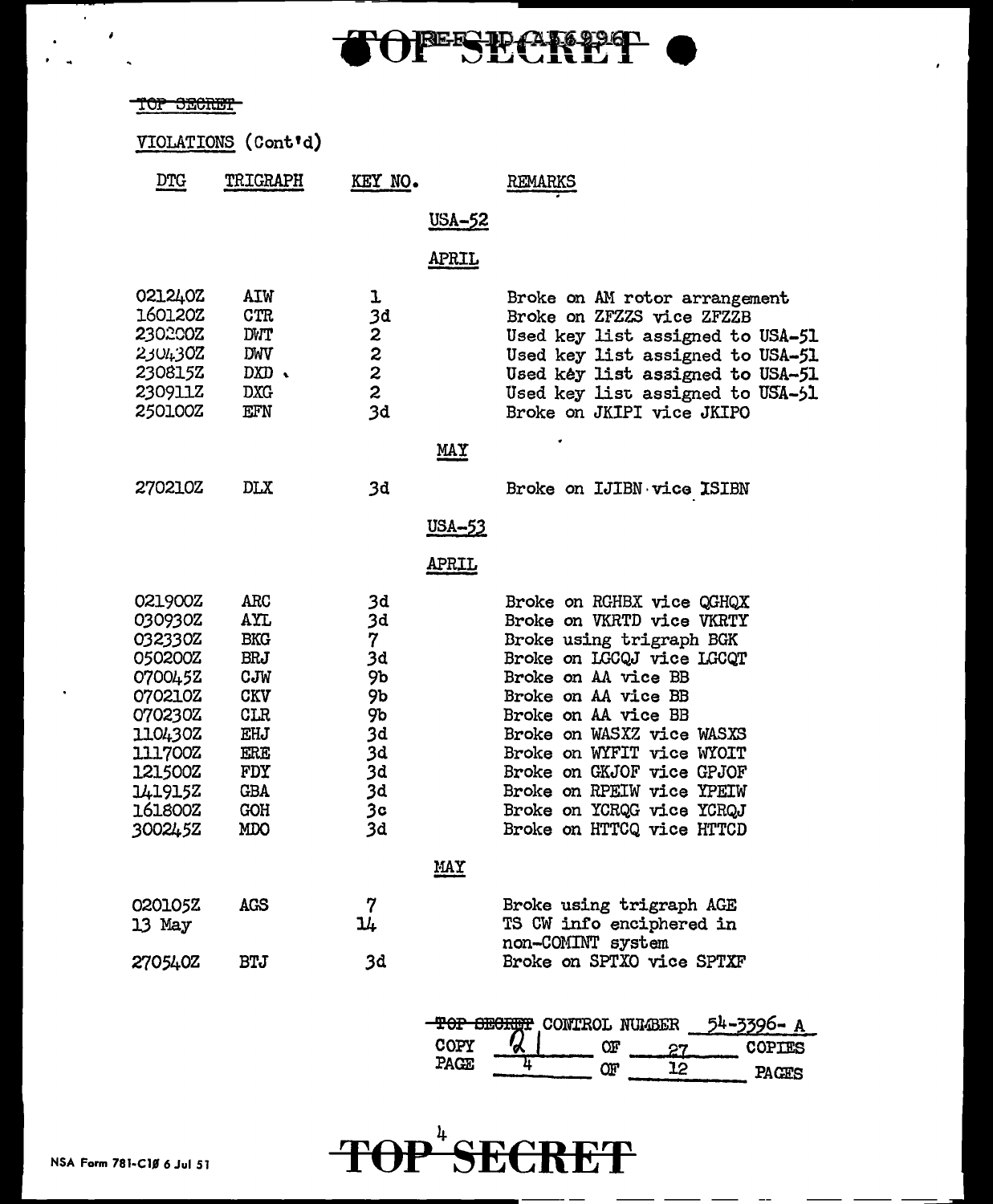

|                                                                   | VIOLATIONS (Cont'd)                           |                                        |                |                                                                                                                                                                           |
|-------------------------------------------------------------------|-----------------------------------------------|----------------------------------------|----------------|---------------------------------------------------------------------------------------------------------------------------------------------------------------------------|
| <u>DTG</u>                                                        | TRIGRAPH                                      | KEY NO.                                |                | REMARKS                                                                                                                                                                   |
|                                                                   |                                               |                                        |                | USA-53 (Cont'd)                                                                                                                                                           |
|                                                                   |                                               |                                        | <b>JUNE</b>    |                                                                                                                                                                           |
| <b>160301Z</b><br>1609152<br>201307Z                              | <b>CMC</b>                                    | ı<br>ı<br>3d                           |                | Broke on PM rotor arrangement<br>Broke on PM rotor arrangement<br>Broke on VSFLG vice VSFXG                                                                               |
|                                                                   |                                               |                                        | <u>USA-54</u>  |                                                                                                                                                                           |
|                                                                   |                                               |                                        | <u>APRIL</u>   |                                                                                                                                                                           |
| 0423452<br>050420Z                                                | <b>BXM</b><br><b>BZB</b>                      | 3d<br>10                               |                | Broke on YRKLI vice YKKLI<br>Message indicator was derived<br>using deciphering procedure                                                                                 |
| 081020Z<br>2408452                                                | <b>DUT</b><br>HCL                             | 3d<br>3 <sub>b</sub>                   |                | Broke on MVJST vice WVJST<br>Broke on SJCVS vice SJCUS                                                                                                                    |
|                                                                   |                                               |                                        | <b>MAY</b>     |                                                                                                                                                                           |
| 110750Z                                                           | <b>CHW</b>                                    | 3d                                     |                | Broke on ANPRP vice ANORP                                                                                                                                                 |
|                                                                   |                                               |                                        | <b>JUNE</b>    |                                                                                                                                                                           |
| <b>041540Z</b><br>091401Z<br>130615Z<br>151040Z<br><b>171025Z</b> | <b>CKJ</b><br><b>EDV</b><br>EMP<br>FFJ<br>FQZ | 3d<br>9а<br>7<br>2<br>3d               |                | Broke on TJAMO vice TJAMD<br>Broke on BB vice AA<br>Broke using trigraph ENF<br>13 messages enciphered using<br>key list assigned to USA-54A<br>Broke on WWJUX vice WWZUX |
| 190835Z<br>271530Z                                                | <b>GBQ</b>                                    | 3d<br>16                               |                | Broke on HFCNB vice JFDNB<br>Random rotor failed to advance                                                                                                               |
|                                                                   |                                               |                                        | <b>USA-54A</b> |                                                                                                                                                                           |
|                                                                   | ١                                             |                                        | <b>APRIL</b>   |                                                                                                                                                                           |
| 0302452<br>O40030Z<br>0405102                                     | <b>AID</b><br><b>ANQ</b><br>ANS               | $\frac{3}{5}$ c<br>2<br>$\overline{2}$ |                | Broke on LDRWN vice LDRWM<br>Used key list assigned to USA-59<br>Used key list assigned to USA-59                                                                         |
|                                                                   |                                               |                                        |                | TOP SECRET CONTROL NUMBER<br>54-3396- A<br>27<br><b>OF</b><br><b>COPIES</b><br>COPY<br>PAGE<br>5<br>12<br>Œ<br>PAGES                                                      |



 $\bullet$ 

 $\ddot{\phantom{a}}$ 

 $\ddot{\phantom{0}}$ 

 $\blacksquare$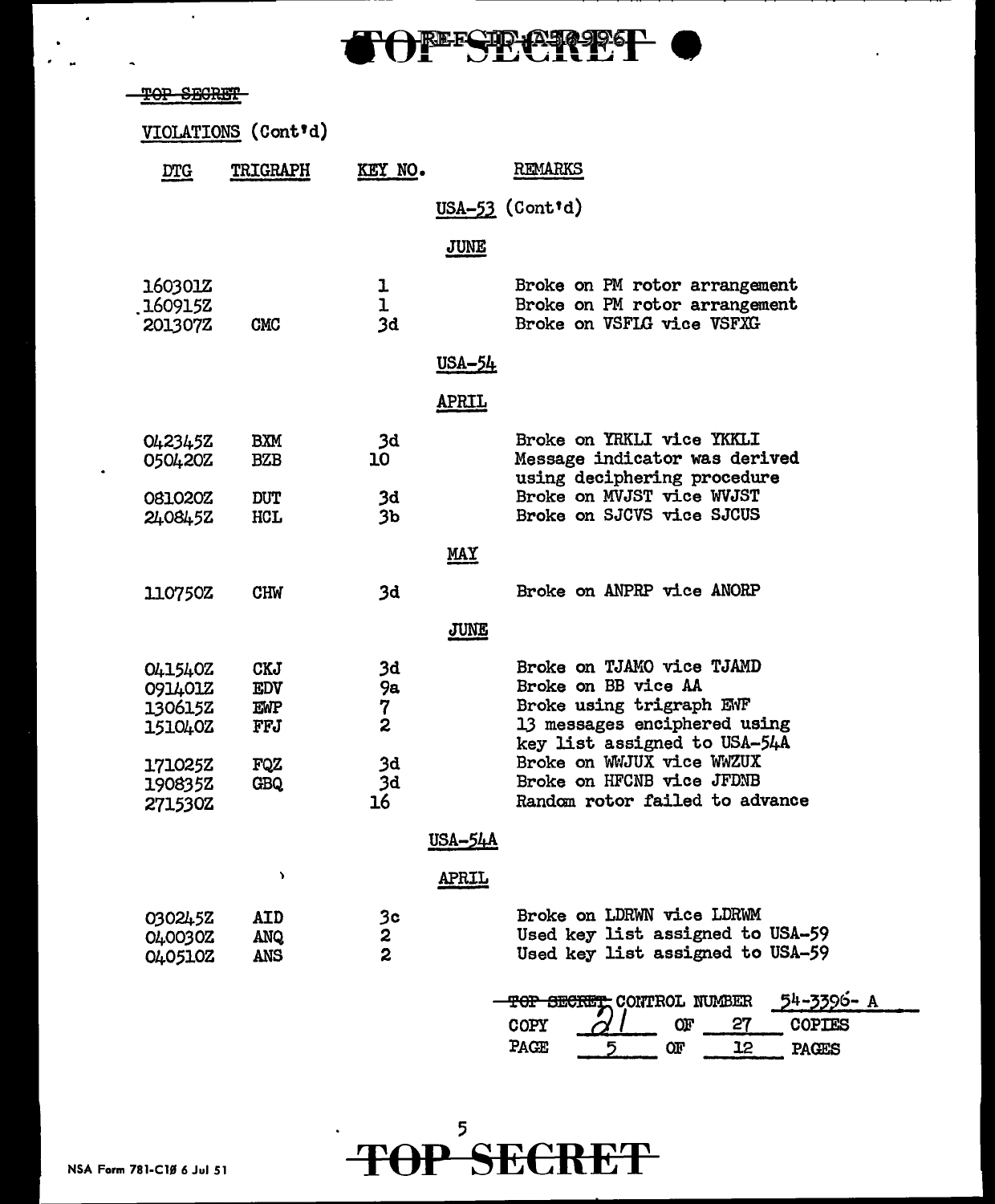### $\overline{\mathbf{f}}$ OFER DAGGES

|        | man amantan    |
|--------|----------------|
| 1 UL - | <b>DEOILET</b> |
|        |                |

 $\mathbf{z}$  $\sim$   $\sim$ 

 $\overline{a}$ 

 $\mathbf{r}$  $\ddot{\phantom{1}}$ 

|                                                                           | VIOLATIONS (Cont'd)                                                       |                                        |                                                                                                                                                                                                                       |  |  |  |  |  |
|---------------------------------------------------------------------------|---------------------------------------------------------------------------|----------------------------------------|-----------------------------------------------------------------------------------------------------------------------------------------------------------------------------------------------------------------------|--|--|--|--|--|
| DTG                                                                       | TRIGRAPH                                                                  | KEY NO.                                | REMARKS                                                                                                                                                                                                               |  |  |  |  |  |
|                                                                           | $USA-54A$ (Contrd)                                                        |                                        |                                                                                                                                                                                                                       |  |  |  |  |  |
|                                                                           |                                                                           |                                        | APRIL (Cont'd)                                                                                                                                                                                                        |  |  |  |  |  |
| 040510Z<br>0405102<br>0906152<br>110650Z<br>150130Z<br>2606352<br>270620Z | ANY<br>ANZ<br><b>BJK</b><br><b>BPT</b><br><b>CEJ</b><br>EFK<br>EHD        | 2<br>2<br>3b<br>3d<br>3b<br>3a<br>3d   | Used key list assigned to USA-59<br>Used key list assigned to USA-59<br>Broke on SWHIH vice RWHIH<br>Broke on TOVVO vice TOVLO<br>Broke on WXYGY vice WXXGY<br>Broke on JUXLC vice JULXC<br>Broke on OSNWY vice OSNWR |  |  |  |  |  |
|                                                                           |                                                                           |                                        | <b>MAY</b>                                                                                                                                                                                                            |  |  |  |  |  |
| 020035Z<br>021930Z<br>061004Z<br>190335Z                                  | AEN<br>AIG<br><b>AXQ</b><br><b>DKX</b>                                    | 3d<br>3ъ<br>10<br>3 <sub>b</sub>       | Broke on DXUAH vice DXAVH<br>Broke on IXNUZ vice IXBUZ<br>Message indicator was derived<br>using deciphering procedure<br>Broke on SDFHQ vice SDEHQ                                                                   |  |  |  |  |  |
| 200910Z<br>260650Z<br><b>270115Z</b>                                      | <b>DSM</b><br><b>FCA</b><br><b>FFG</b>                                    | 10<br>За<br>3b                         | Message indicator was derived<br>using deciphering procedure<br>Broke on VUXRD vice VURXD<br>Broke on XFAEY vice EFAEY                                                                                                |  |  |  |  |  |
|                                                                           |                                                                           |                                        | <b>JUNE</b>                                                                                                                                                                                                           |  |  |  |  |  |
| 020530Z<br>040100Z<br>040920Z<br>132350Z<br>180356Z<br>251855Z            | AHM<br><b>BCG</b><br><b>BFL</b><br><b>DRM</b><br><b>EPB</b><br><b>GAT</b> | 3d<br>3c<br>3c<br>3d<br>3d<br>3d       | Broke on WIMUK vice WIMUX<br>Broke on MSLIC vice MSLIP<br>Broke on AOVLP vice APVLV<br>Broke on BWTGB vice BWTGR<br>Broke on XKJER vice CMJEM<br>Broke on ANVCY vice FNVCY                                            |  |  |  |  |  |
|                                                                           |                                                                           |                                        | <u>USA-55</u>                                                                                                                                                                                                         |  |  |  |  |  |
| 152110Z<br>2600112<br>272135Z                                             | <b>BQR</b><br>DEY<br><b>DOJ</b>                                           | 3 <sub>b</sub><br>3 <sub>c</sub><br>3d | APRIL<br>Broke on IPZMO vice JPZMO<br>Broke on TQFOI vice CQFOI<br>Broke on WCHPT vice WCHPM                                                                                                                          |  |  |  |  |  |

|        |    | <del>TOP SECRET</del> CONTROL NUMBER 54-3396- A |  |
|--------|----|-------------------------------------------------|--|
| COPY   | ОF | COPTES                                          |  |
| PA CF. |    | A CITO                                          |  |

**T()P SE€RET** 

 $\ddot{\phantom{1}}$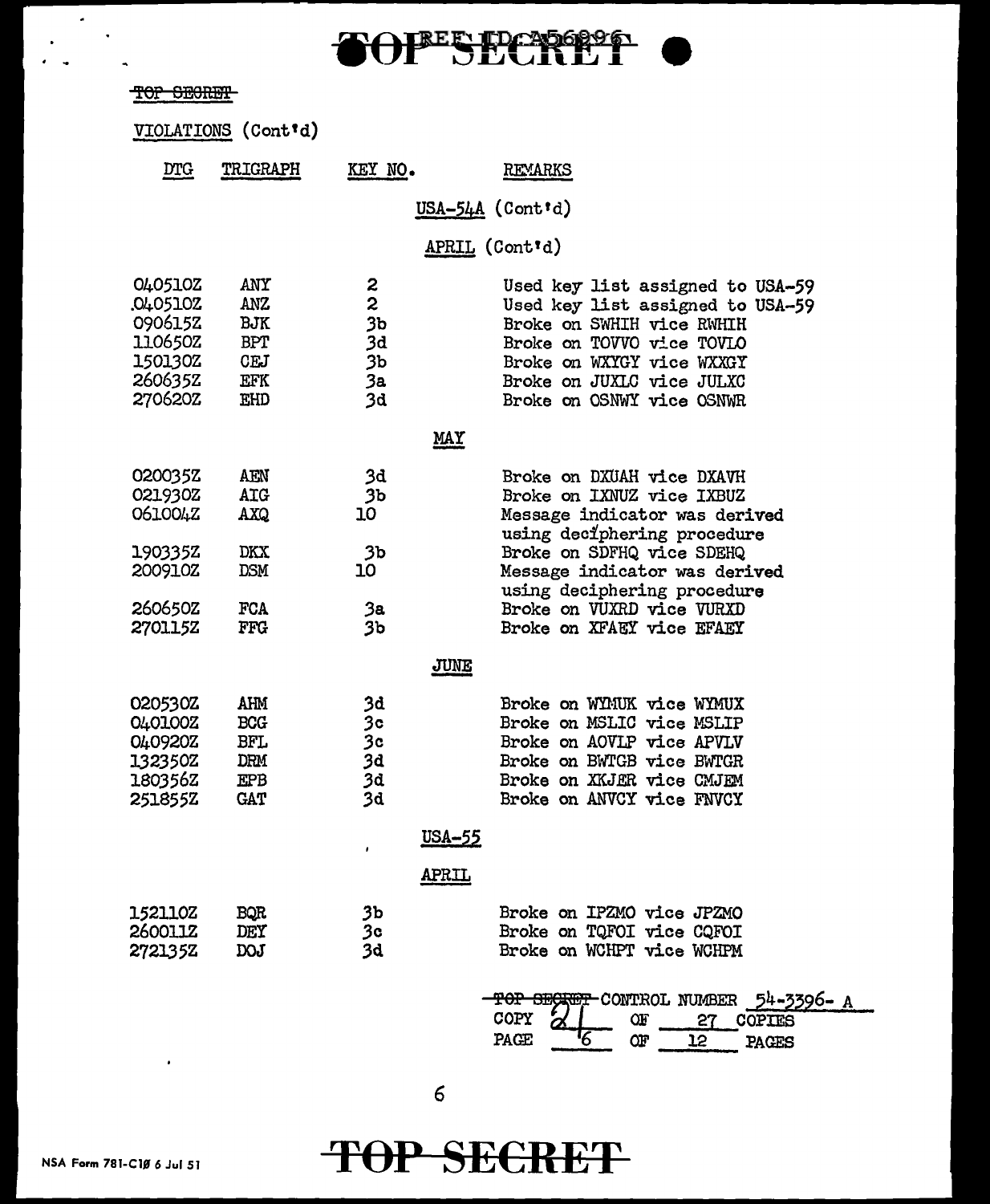

### -TOP SECRET

 $\epsilon$ 

|                                                                                      | VIOLATIONS (Cont'd)                                                                                   |                                                                       |                                                                                                                                                                                                                                                                      |
|--------------------------------------------------------------------------------------|-------------------------------------------------------------------------------------------------------|-----------------------------------------------------------------------|----------------------------------------------------------------------------------------------------------------------------------------------------------------------------------------------------------------------------------------------------------------------|
| DTG                                                                                  | TRIGRAPH                                                                                              | KEY NO.                                                               | REMARKS                                                                                                                                                                                                                                                              |
|                                                                                      |                                                                                                       |                                                                       | $USA-55$ (Cont'd)                                                                                                                                                                                                                                                    |
|                                                                                      |                                                                                                       |                                                                       | <u>MAY</u>                                                                                                                                                                                                                                                           |
| 070005Z<br>220030Z                                                                   | AON '<br><b>CJV</b>                                                                                   | 3d<br>3d                                                              | Broke on VSQEP vice VSTET<br>Broke on RKGBA vice RRGBA                                                                                                                                                                                                               |
|                                                                                      |                                                                                                       |                                                                       | <b>JUNE</b>                                                                                                                                                                                                                                                          |
| 2121152                                                                              | <b>BSI</b>                                                                                            | 3 <sub>b</sub>                                                        | Broke on KFNHO vice KFOHO                                                                                                                                                                                                                                            |
|                                                                                      |                                                                                                       |                                                                       | <u>USA-56</u>                                                                                                                                                                                                                                                        |
|                                                                                      |                                                                                                       |                                                                       | <b>APRIL</b>                                                                                                                                                                                                                                                         |
| 0211172<br>060805Z                                                                   | ALU<br><b>BJQ</b>                                                                                     | 3d<br>5                                                               | Broke on SJRDJ vice RDRDJ<br>Deciphered to YRZNV - broke<br>on YRZNW                                                                                                                                                                                                 |
| 0621472                                                                              | <b>BNG</b>                                                                                            | 10                                                                    | Enciphered message indicator<br>using decipher procedure                                                                                                                                                                                                             |
| 062208Z<br>12 April                                                                  | <b>BPI</b>                                                                                            | 3d<br>בב                                                              | Broke on SZQWR vice SZSYI<br>Transmitted clear text tape                                                                                                                                                                                                             |
| <b>182100Z</b>                                                                       | ERW                                                                                                   | 7                                                                     | Broke using trigraph EXW                                                                                                                                                                                                                                             |
| 192103Z                                                                              | <b>FCR</b>                                                                                            | 9а                                                                    | Broke on BB vice AA                                                                                                                                                                                                                                                  |
| 2108272                                                                              | <b>FOQ</b>                                                                                            | 10                                                                    | Message indicator derived using<br>deciphering procedure                                                                                                                                                                                                             |
| 291002Z                                                                              | <b>HYR</b>                                                                                            | 5                                                                     | Alignment derived using procedure<br>for first message of cryptoperiod                                                                                                                                                                                               |
|                                                                                      |                                                                                                       |                                                                       | <u>MAY</u>                                                                                                                                                                                                                                                           |
| 062352Z<br>090700Z<br>090705Z<br>090710Z<br>090715Z<br>090920Z<br>090855Z<br>090900Z | <b>BTN</b><br><b>CSF</b><br><b>CSD</b><br><b>CSH</b><br><b>CSK</b><br><b>CSO</b><br>CSS<br><b>CST</b> | ı<br>$\mathbf{I}$<br>ı<br>1<br>$\mathbf{I}$<br>ı<br>l<br>$\mathbf{I}$ | Broke on AM rotor arrangement<br>Broke on PM rotor arrangement<br>Broke on PM rotor arrangement<br>Broke on PM rotor arrangement<br>Broke on PM rotor arrangement<br>Broke on PM rotor arrangement<br>Broke on PM rotor arrangement<br>Broke on PM rotor arrangement |

 $\frac{10P}{10P}$  SECRET, COL'I'ROL NUMBER  $\frac{54 - 3396 - A}{P}$  $COPY$   $\alpha$  of  $27$  COPIES PAGE  $T$  OF  $T2$  PAGES

 $\ddot{\phantom{a}}$ 

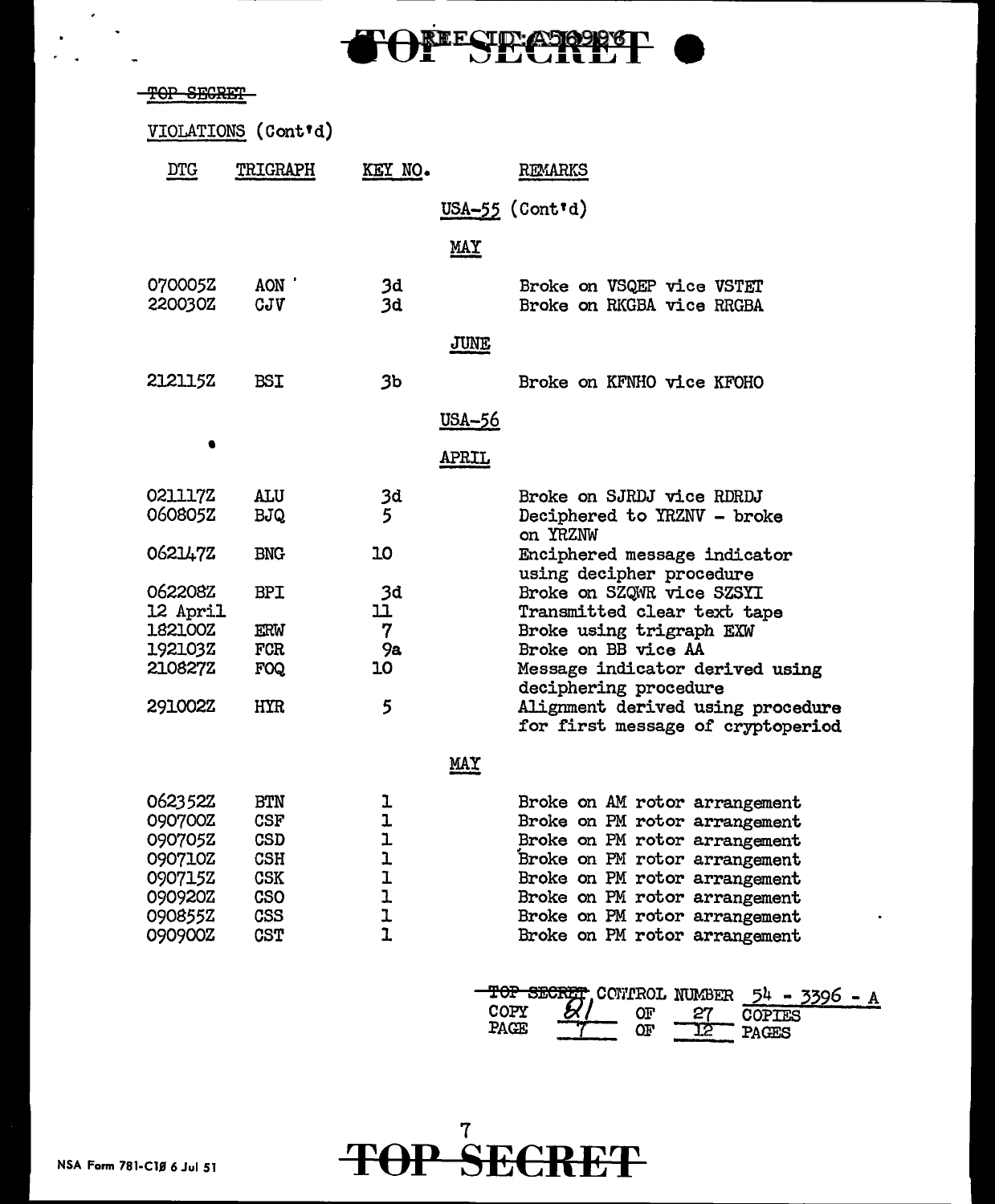# $TOF*STECRE1$  (

## for secrem

 $\bullet$ 

|                                                                                                            | VIOLATIONS (Cont'd)                                                                                                        |                                                                                                                    |                                                                                                                                                                                                                                                                                                                                |
|------------------------------------------------------------------------------------------------------------|----------------------------------------------------------------------------------------------------------------------------|--------------------------------------------------------------------------------------------------------------------|--------------------------------------------------------------------------------------------------------------------------------------------------------------------------------------------------------------------------------------------------------------------------------------------------------------------------------|
| $DTG$                                                                                                      | <b>TRIGRAPH</b>                                                                                                            | KEY NO.                                                                                                            | REMARKS                                                                                                                                                                                                                                                                                                                        |
|                                                                                                            |                                                                                                                            |                                                                                                                    | $USA-56$ (Cont'd)                                                                                                                                                                                                                                                                                                              |
|                                                                                                            |                                                                                                                            |                                                                                                                    | MAY (Cont'd)                                                                                                                                                                                                                                                                                                                   |
| 090905Z<br>090910Z<br>090915Z<br>0909262<br>0909272<br>090930Z<br>090928Z<br>090931Z<br>1521272<br>242124Z | <b>CSV</b><br><b>CTA</b><br><b>CTB</b><br><b>CTC</b><br><b>CTL</b><br><b>CTG</b><br><b>CTN</b><br><b>CTP</b><br>EGP<br>GIR | ı<br>ı<br>1<br>$\begin{array}{c} 1 \\ 1 \\ 1 \end{array}$<br>$\mathbf{I}$<br>l<br>3 <sub>b</sub><br>3 <sub>c</sub> | Broke on PM rotor arrangement<br>Broke on PM rotor arrangement<br>Broke on PM rotor arrangement<br>Broke on PM rotor arrangement<br>Broke on PM rotor arrangement<br>Broke on PM rotor arrangement<br>Broke on PM rotor arrangement<br>Broke on PM rotor arrangement<br>Broke on WKLJE vice WKKJE<br>Broke on EOTOV vice BOTOV |
|                                                                                                            |                                                                                                                            |                                                                                                                    | JUNE                                                                                                                                                                                                                                                                                                                           |
| 200600Z<br>3021392                                                                                         | EQV                                                                                                                        | 3 <sub>c</sub><br>16                                                                                               | Broke on QINCU vice QYNCU<br>Fourth rotor failed to step as<br>scheduled                                                                                                                                                                                                                                                       |
|                                                                                                            |                                                                                                                            |                                                                                                                    | <u>USA-57</u>                                                                                                                                                                                                                                                                                                                  |
|                                                                                                            |                                                                                                                            |                                                                                                                    | <u>APRIL</u>                                                                                                                                                                                                                                                                                                                   |
| 170540Z<br>280240Z<br>280250Z<br>280300Z<br>280310Z                                                        | <b>ETX</b><br><b>GRV</b><br><b>GRW</b><br><b>GSA</b><br><b>GSB</b>                                                         | 3c<br>9а<br>9а<br>9а<br>9а                                                                                         | Broke on TKDJQ vice GKDJQ<br>Broke on AA vice BB<br>Broke on AA vice BB<br>Broke on AA vice BB<br>Broke'on AA vice BB                                                                                                                                                                                                          |
|                                                                                                            |                                                                                                                            |                                                                                                                    | <u>MAY</u>                                                                                                                                                                                                                                                                                                                     |
| 2205152                                                                                                    | KIG                                                                                                                        | 3d                                                                                                                 | Broke on MSLZL vice MJLZL<br>JUNE                                                                                                                                                                                                                                                                                              |
| 0511052<br>161530Z                                                                                         | BXF<br><b>GST</b>                                                                                                          | 3a<br>3a                                                                                                           | Broke on ONXSY vice ONSXY<br>Broke on BDQXF vice BDQFX                                                                                                                                                                                                                                                                         |
|                                                                                                            |                                                                                                                            |                                                                                                                    | TOP SECRET CONTROL NUMBER<br>$54 - 3396 - A$<br>Ы<br>27<br>COPY<br><b>OF</b><br>COPTES                                                                                                                                                                                                                                         |

| <del>TOP SECRET</del> CONTROL NUMBER |     |  | 3306   |  |
|--------------------------------------|-----|--|--------|--|
| COPY                                 | זור |  | COPTES |  |
| PACT                                 | ጋፑ  |  | PACIES |  |

 $\ddot{\phantom{a}}$ 

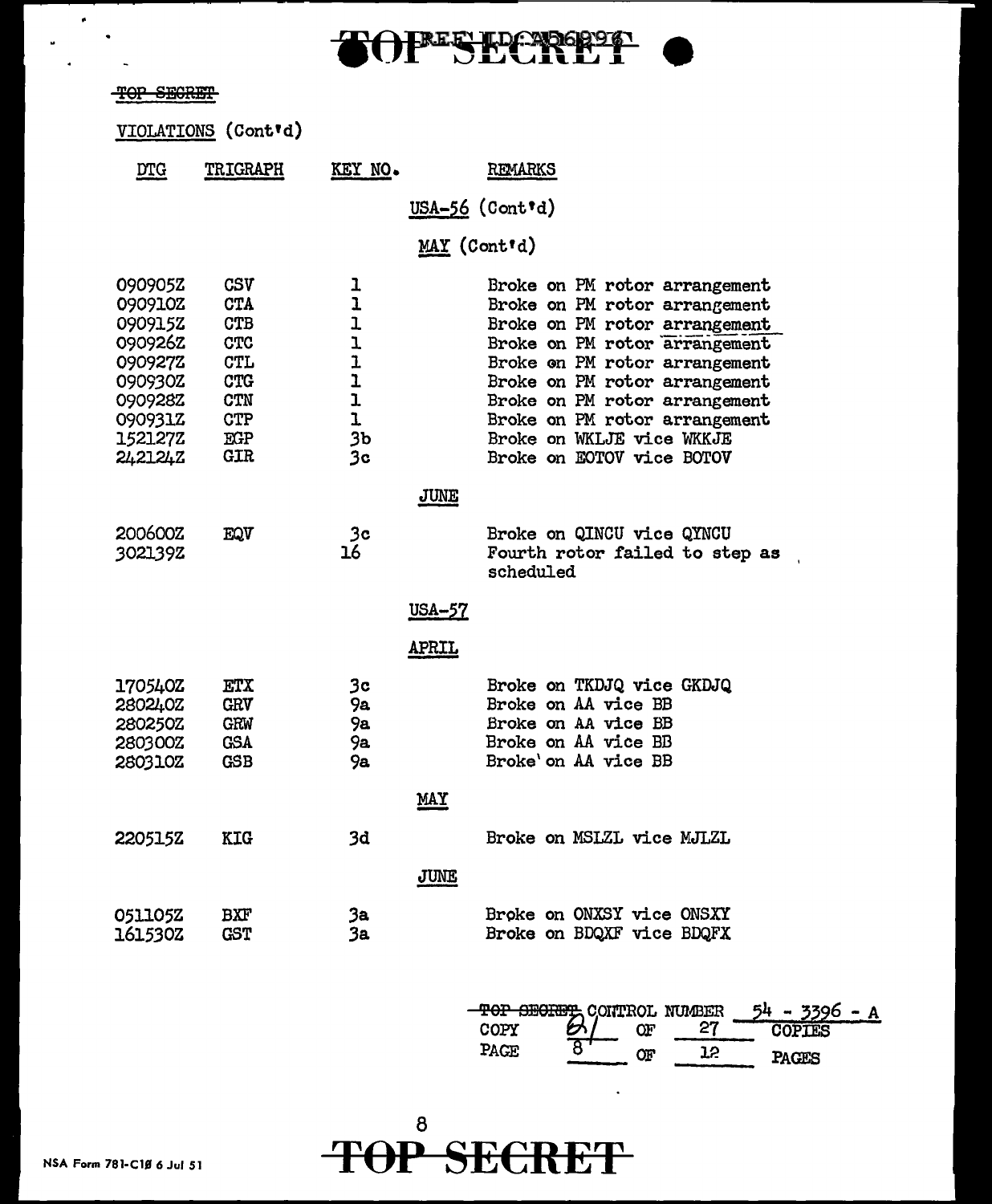# er a strategier en de la composition de la composition de la composition de la composition de la composition de<br>La composition de la composition de la composition de la composition de la composition de la composition de la

#### -TOP SECRET

.,

|                                                                           | VIOLATIONS (Cont'd)      |                       |                                                                                                                                                                                                                                     |
|---------------------------------------------------------------------------|--------------------------|-----------------------|-------------------------------------------------------------------------------------------------------------------------------------------------------------------------------------------------------------------------------------|
| <b>DTG</b>                                                                | TRIGRAPH                 | KEY NO.               | <b>REMARKS</b>                                                                                                                                                                                                                      |
|                                                                           |                          |                       | <u>USA-57A</u>                                                                                                                                                                                                                      |
|                                                                           |                          |                       | APRIL                                                                                                                                                                                                                               |
| 0123402<br>092350Z<br>280435Z                                             | ADE<br><b>BCZ</b><br>DJP | 3d<br>3d<br>3d        | Broke on LANFA vice LANEX<br>Broke on QYNXM vice QYWXM<br>Broke on VGRSQ vice VGRSY                                                                                                                                                 |
|                                                                           |                          |                       | <u>MAY</u>                                                                                                                                                                                                                          |
| 020617Z<br>042350Z                                                        | AIJ<br><b>APO</b>        | 4<br>10               | Reused indicator AAAIJRSWXLR<br>Message indicator was derived<br>using deciphering procedure                                                                                                                                        |
| 080615Z<br>230350Z                                                        | <b>BJC</b><br><b>DNK</b> | 3d<br>10              | Broke on ESESF vice FSKSF<br>Message indicator was derived<br>using deciphering procedure                                                                                                                                           |
|                                                                           |                          |                       | JUNE                                                                                                                                                                                                                                |
| 160115Z                                                                   | <b>CUN</b>               | 3d                    | Broke on LJAWV vice LTAWV                                                                                                                                                                                                           |
|                                                                           |                          |                       | <u>6910th SG</u>                                                                                                                                                                                                                    |
|                                                                           |                          | <b>APRIL</b>          |                                                                                                                                                                                                                                     |
| 18 April                                                                  |                          | 12                    | Caused by faulty key tape                                                                                                                                                                                                           |
|                                                                           |                          | <b>MAY</b>            |                                                                                                                                                                                                                                     |
| 121100Z<br>121150Z<br>301515Z<br>3015152<br>301515Z<br>301935Z<br>301940Z | <b>DSZ</b>               | ı<br>1<br>ユユユユユ<br>ł. | Broke on PM rotor arrangement<br>Broke on PM rotor arrangement<br>Broke on AM rotor arrangement<br>Broke on AM rotor arrangement<br>Broke on AM rotor arrangement<br>Broke on AM rotor arrangement<br>Broke on AM rotor arrangement |
| <b>302100Z</b><br>302200Z                                                 | DTH<br><b>DTJ</b>        | ı<br>$\overline{1}$   | Broke on AM rotor arrangement<br>Broke on AM rotor arrangement                                                                                                                                                                      |

**POP SECRET CONTROL NUMBER 54 - 3396 - A**<br>
COPY 27 COPIES<br>
PAGE 9 OF 12 PAGES PAGES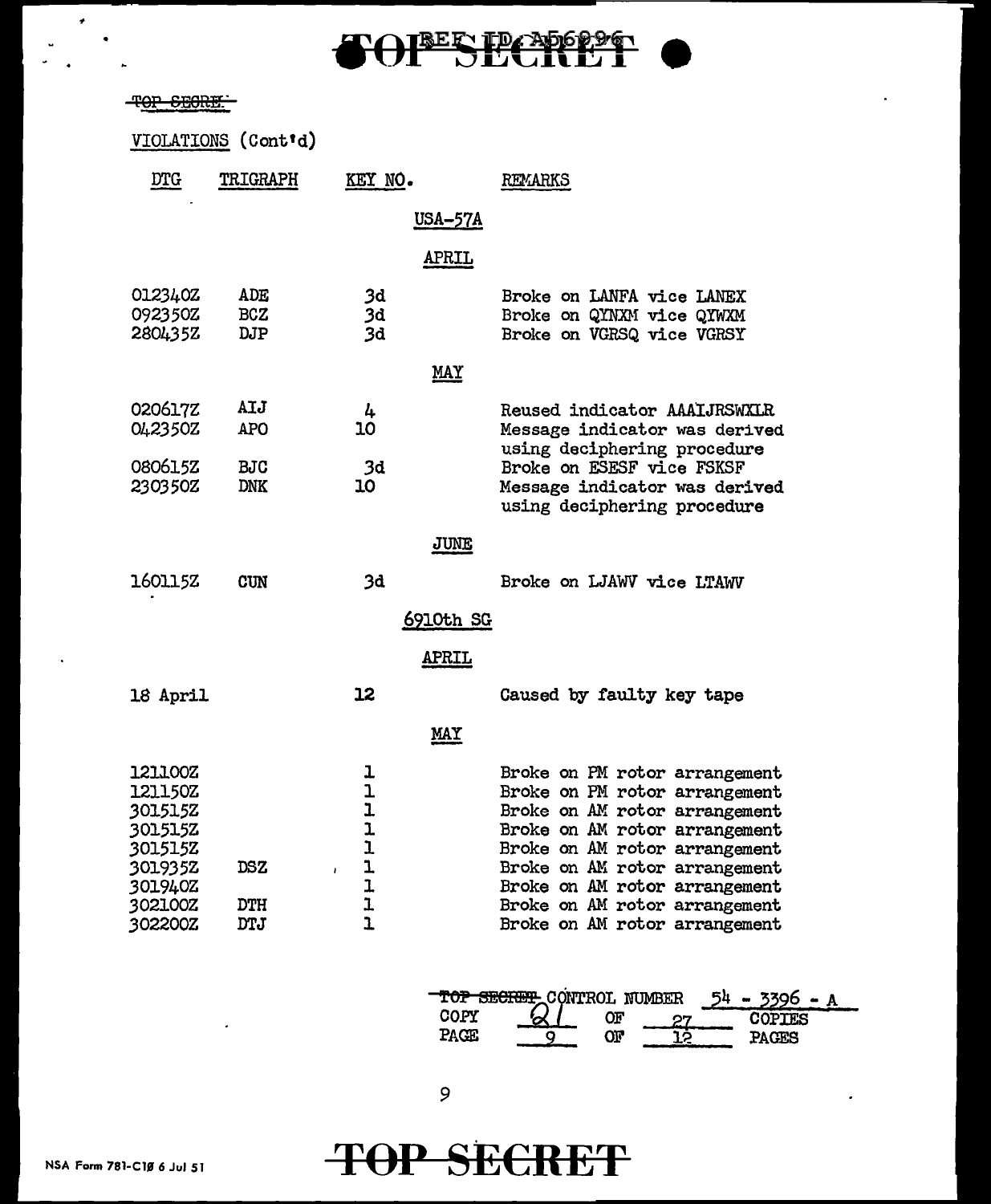# **FOPF SECRET**

|                                                     |                     |                             | <b>TIDASGODA</b><br>JELOHELL                                                                                                                         |
|-----------------------------------------------------|---------------------|-----------------------------|------------------------------------------------------------------------------------------------------------------------------------------------------|
| TOP SECRET                                          |                     |                             |                                                                                                                                                      |
|                                                     | VIOLATIONS (Cont'd) |                             |                                                                                                                                                      |
| <b>DTG</b>                                          | TRIGRAPH            | KEY NO.                     | REMARKS                                                                                                                                              |
|                                                     |                     |                             | 6910th SG (Cont'd)                                                                                                                                   |
|                                                     |                     |                             | JUNE                                                                                                                                                 |
| 2 June<br>3 June<br>111300Z<br>181730Z<br>$25$ June | BEH<br><b>BXY</b>   | 12<br>11<br>1<br>3d<br>12   | Caused by torn tape<br>Cause unknown<br>Broke on AM rotor arrangement<br>Broke on NGXGR vice NGMGR<br>Tape contained consecutive<br>blank characters |
|                                                     |                     |                             | 6920th SG                                                                                                                                            |
|                                                     |                     |                             | <u>APRIL</u>                                                                                                                                         |
| 0404552<br>231330Z<br>231400Z                       |                     | 5<br>ı<br>ı<br>$\mathbf{I}$ | Alignment derived using procedure<br>for first message of cryptoperiod<br>Broke on AM rotor arrangement<br>Broke on AM rotor arrangement             |
| 2314052<br>2314502                                  |                     | $\mathbf{I}$                | Broke on AM rotor arrangement<br>Broke on AM rotor arrangement                                                                                       |
|                                                     |                     |                             | <u>MAY</u>                                                                                                                                           |
| 131320Z<br>14 May                                   |                     | 13                          | Broke on AM rotor arrangement<br>COMINT info transmitted to<br>weather station                                                                       |
| 19 May                                              |                     | 11                          | Switched to text before turning<br>off TD                                                                                                            |
| 2907442                                             | <b>EEA</b>          | 3d                          | Broke on MMCIA vice MZCIA                                                                                                                            |
|                                                     |                     |                             | JUNE                                                                                                                                                 |
| 091400Z<br>1004007                                  |                     | l<br>8                      | Broke on AM rotor arrangement<br>Used multiswitch setting 42135                                                                                      |

|       | -TOP SECRET CONTROL NUMBER |               |
|-------|----------------------------|---------------|
|       | ببر                        | <b>COPTES</b> |
| PACE. | ١Г                         |               |

 $\ddot{\phantom{a}}$ 

,.

 $\omega$  .  $\frac{1}{4}$ 

 $\bar{z}$ 

 $\bullet$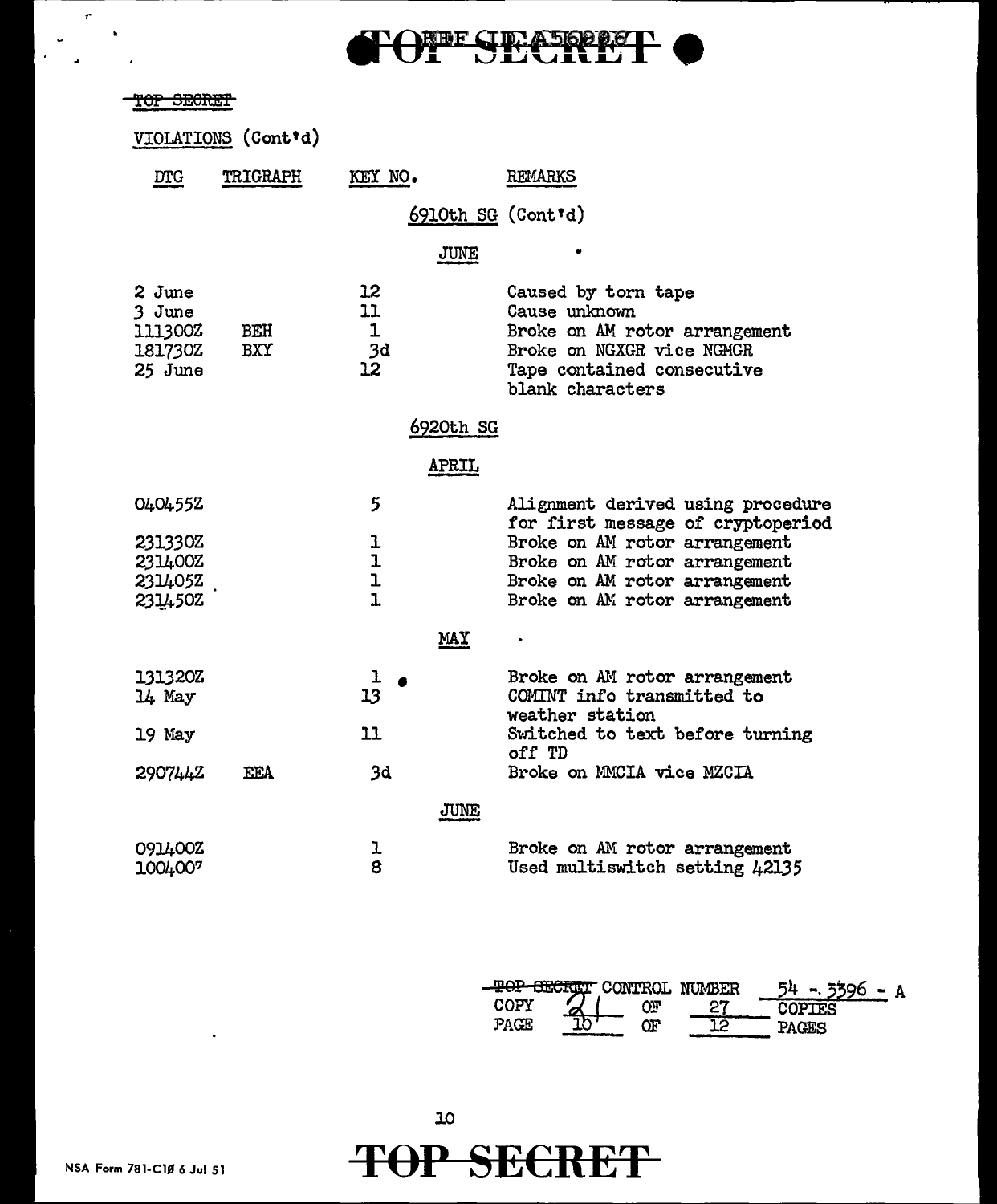# **BERIDAD60960**

### TOP SEGRET

•

 $\mathcal{L}_{\mathcal{C}}$ 

|                    | VIOLATIONS (Cont'd) |                       |                                          |                                                                                |  |  |
|--------------------|---------------------|-----------------------|------------------------------------------|--------------------------------------------------------------------------------|--|--|
| <u>DTG</u>         | TRIGRAPH            | KEY NO.               |                                          | REMARKS                                                                        |  |  |
|                    |                     |                       | 1st WEATHER WING                         |                                                                                |  |  |
|                    |                     |                       | <b>JUNE</b>                              |                                                                                |  |  |
| 070508Z            |                     | 11                    |                                          | Operator switched to "text"                                                    |  |  |
| 072050Z            | 11                  |                       |                                          | before turning off TD<br>Operator switched to "text"<br>before turning off TD  |  |  |
|                    |                     |                       | SSO 3RD AF                               |                                                                                |  |  |
|                    |                     |                       | APRIL                                    |                                                                                |  |  |
| 6 April<br>6 April |                     | 11<br>17 <sub>2</sub> |                                          | Operator failed to switch to cipher<br>Reuse of key tape                       |  |  |
|                    |                     |                       | JUNE                                     |                                                                                |  |  |
| $9 \; \text{June}$ |                     | 13                    |                                          | TOP SECRET codeword transmitted<br>in clear at end of encrypted tape           |  |  |
|                    |                     |                       | SSO SAC                                  |                                                                                |  |  |
|                    |                     |                       | JUNE                                     |                                                                                |  |  |
| 17 June<br>23 June |                     | 11<br>11              |                                          | Key tape ran out<br>Operator failed to turn off TD<br>before switching to text |  |  |
|                    |                     |                       | SPECIAL OPERATING<br>CENTER HIGH WYCOMBE |                                                                                |  |  |
|                    |                     |                       | <b>APRIL</b>                             |                                                                                |  |  |
| <b>15 April</b>    |                     | 11                    |                                          | Operator in "text" while<br>requesting a correction                            |  |  |



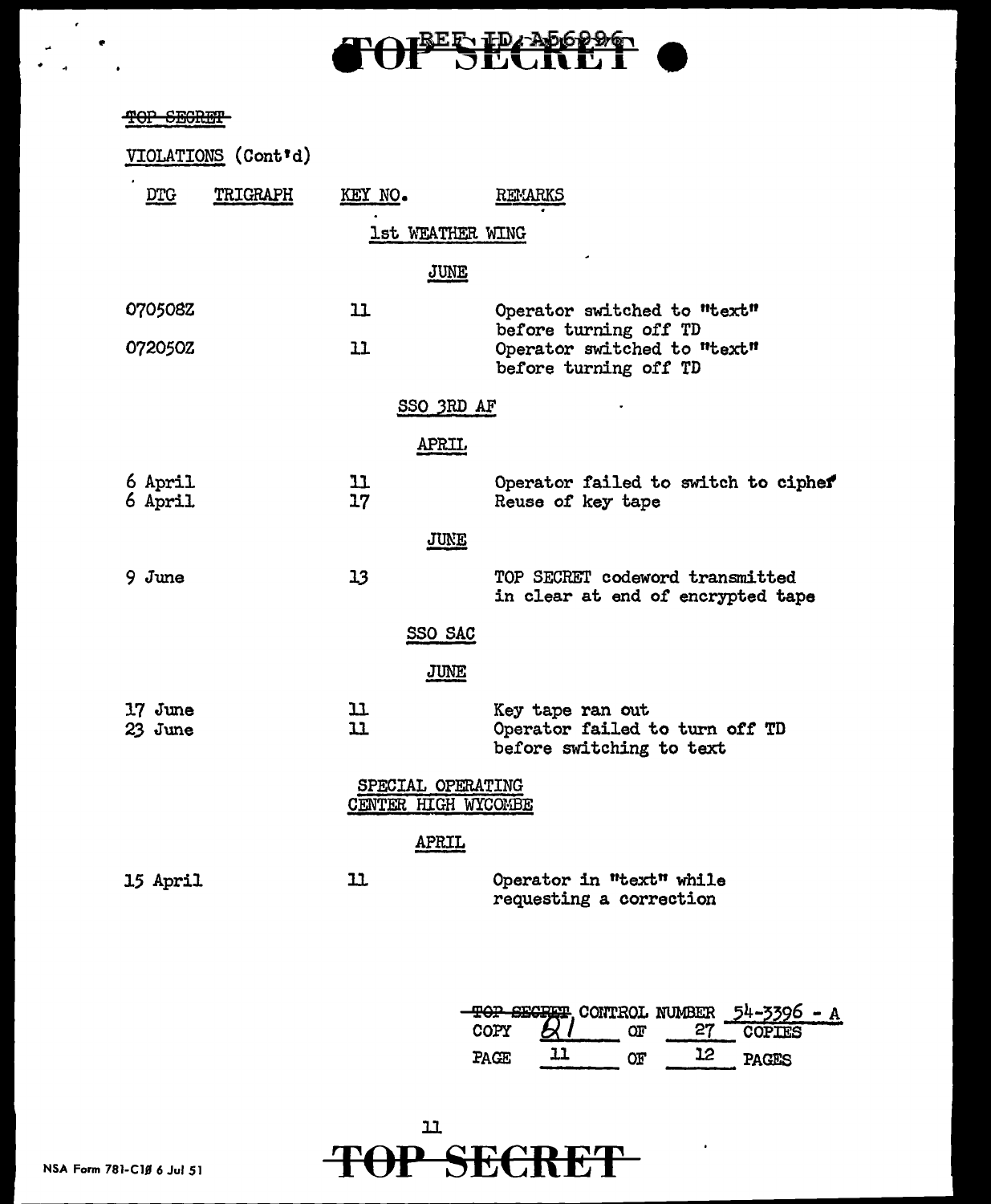

## TOP SEGREET

 $\epsilon$ 

| VIOLATIONS (Cont'd) |          |         |               |                                                     |  |  |  |
|---------------------|----------|---------|---------------|-----------------------------------------------------|--|--|--|
| $DTG$               | TRIGRAPH | KEY NO. |               | REMARKS                                             |  |  |  |
|                     |          |         | <b>USAFSS</b> |                                                     |  |  |  |
|                     |          |         | <b>MAY</b>    |                                                     |  |  |  |
| 6 May               |          | 11      |               | Operator in "text" while<br>requesting a correction |  |  |  |
|                     |          |         | JUNE          |                                                     |  |  |  |
| 21 June             |          | 13      |               | SECRET message delivered<br>as unclassified         |  |  |  |

 $\ddot{\phantom{a}}$ 



l.

**TOP SECRET** 

 $\bullet$